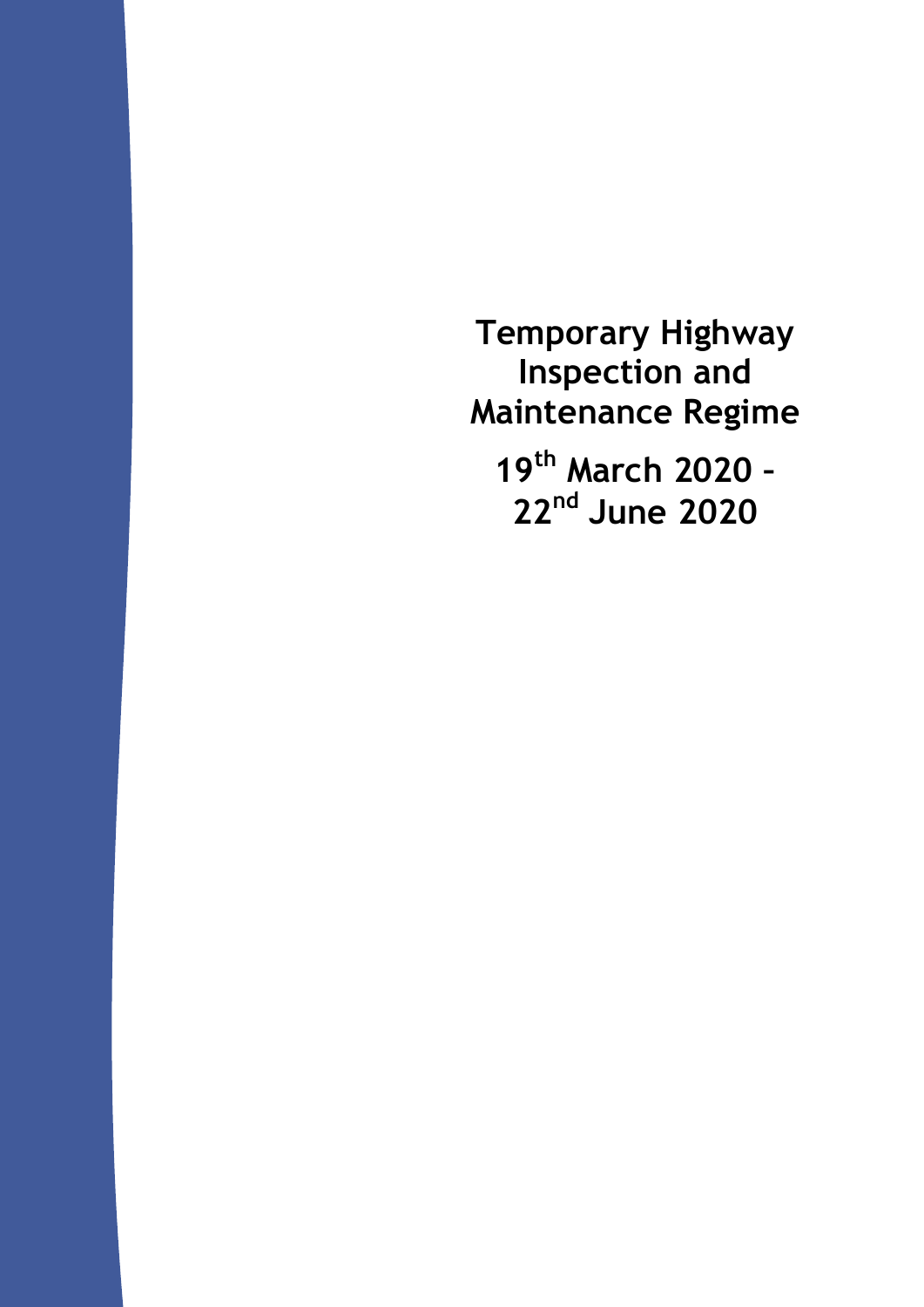**Highways Commissioning Shire Hall Westgate Street Gloucester GL1 2TG Tel No: 08000 514 514**

## Document Title: **Temporary Highway Inspection and Maintenance Regime MARCH 2020 Rev July 2020** Document Ref: **HSIMR** Revision: C Status: **Final**

| С   | 16 July 2020  | Final         | S Ford            | L Kirkham          | K Haworth            |
|-----|---------------|---------------|-------------------|--------------------|----------------------|
| В   | 30 April      | Final         | S Ford            | L Kirkham          | K Haworth            |
| A   | 19 March 2020 | Final         | S Ford            | L Kirkham          | K Haworth<br>C Chick |
| A   | 17 March 2020 | Draft         | S Ford            | L Kirkham          | K Haworth            |
| Rev | <b>Date</b>   | <b>Status</b> | <b>Written By</b> | <b>Reviewed By</b> | <b>Authorised By</b> |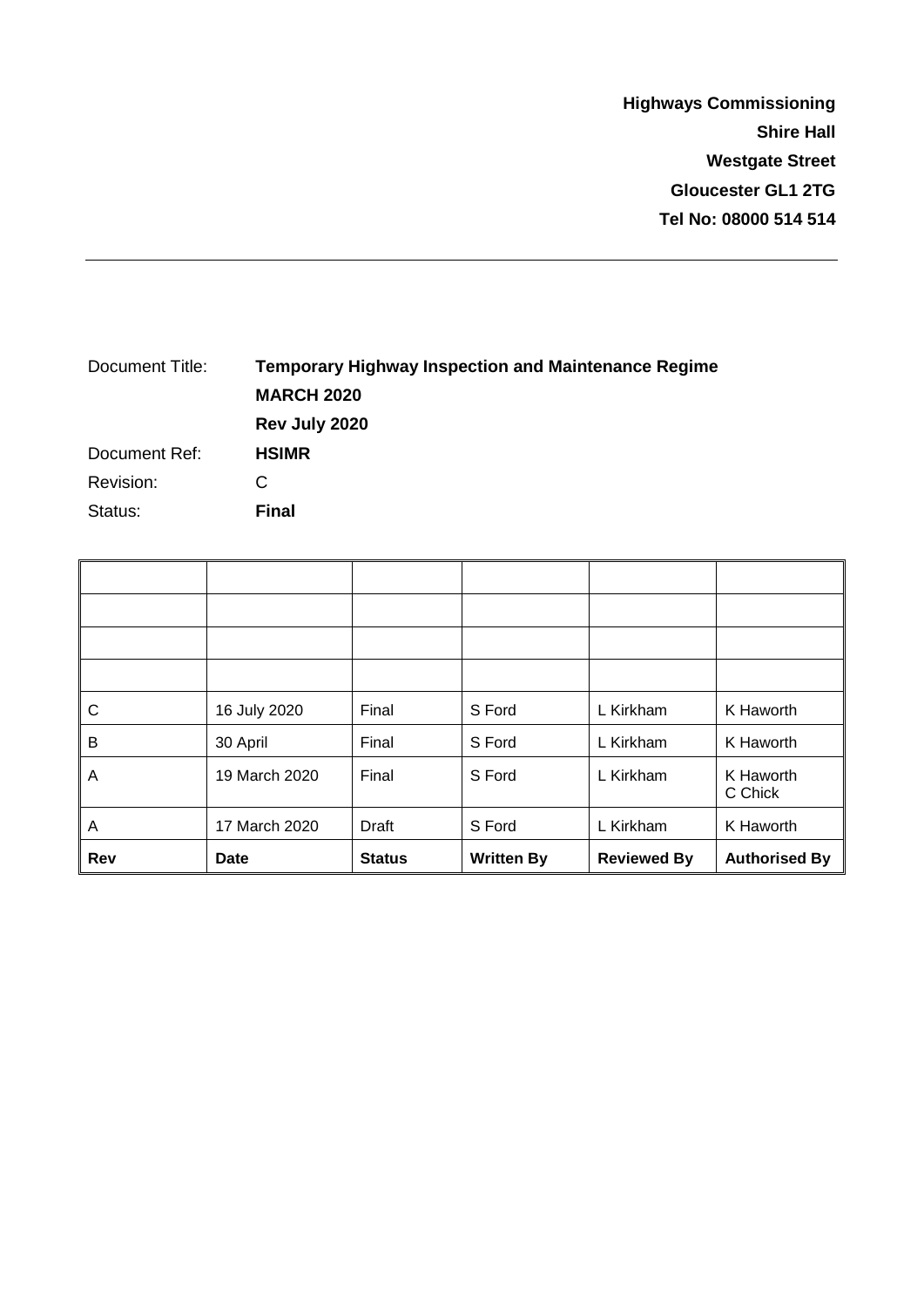# **Contents**

| <b>Section</b>                                      | Page |
|-----------------------------------------------------|------|
| Introduction                                        | 3    |
| Purpose of this document                            | 3    |
| <b>Definitions</b>                                  | 3    |
| Temporary highway inspection and maintenance regime | 4    |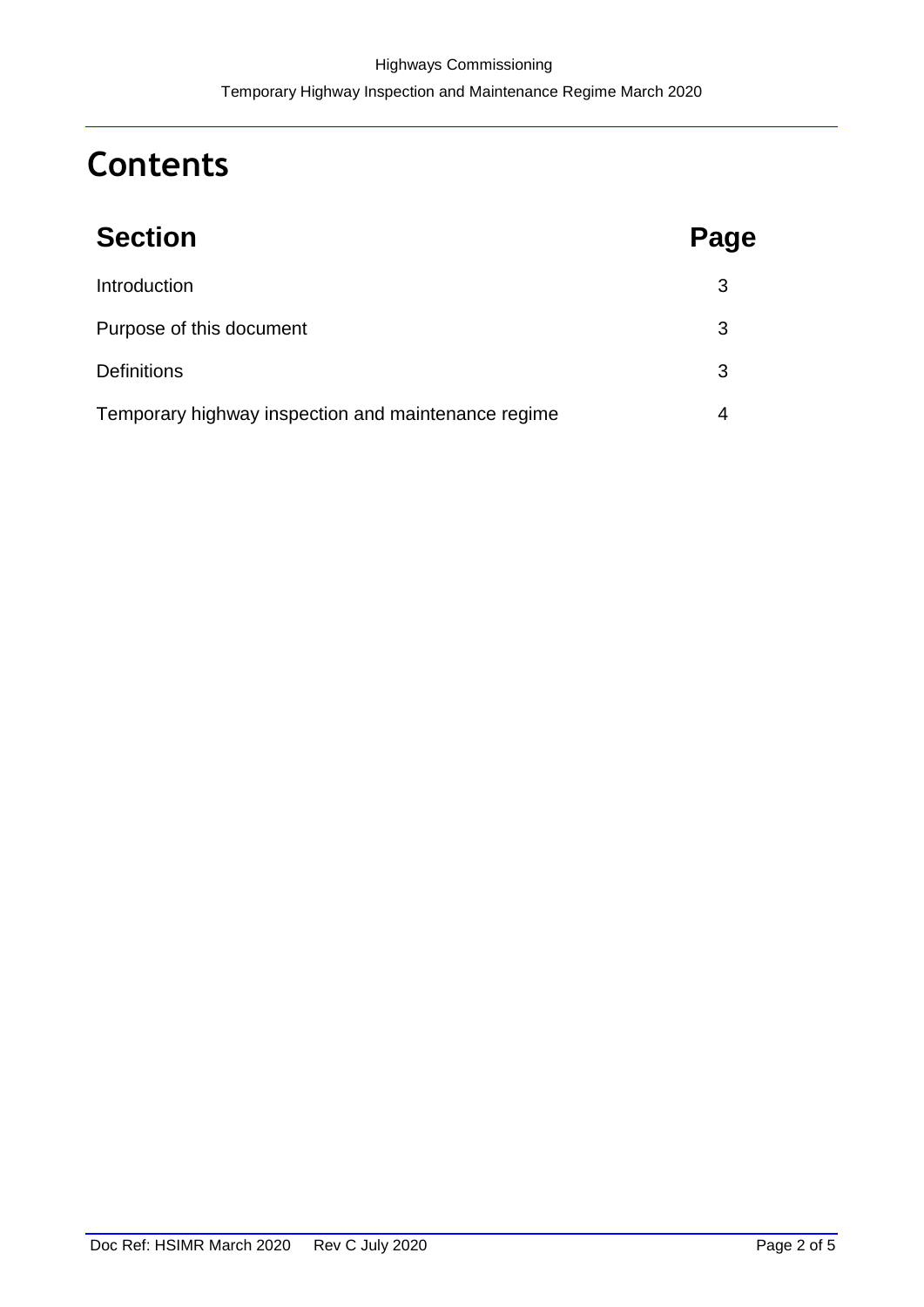# **Introduction**

During March 2020 the country was hit by the Coronavirus outbreak. The situation has been categorised as a pandemic with Government are issuing daily briefings on the emerging situation and have recommended a restriction on movement in order to try and contain the outbreak. Gloucestershire County Council will follow advice provided in order to ensure the users of the highway remain safe as far as is reasonably practical with the resources available.

As a result the decision has been taken by the Lead Commissioner of Gloucestershire Highways and the Director of Communities, in accordance with Clause 6.7 Exceptional Circumstances, to suspend the Gloucestershire County Council (GCC) Highways Safety Inspection Manual from 19 March 2020. This decision takes into account that it is evident that the pandemic is likely to continue for several more months; as a consequence there will be considerable uncertainty in the level of resource available to carry out planned inspections as well as the need to consider prioritising resources for carrying out repairs, and maximising available resource to deal with emergencies.

### **Update May 2020**

Over the period to the end of April, it has become apparent that access to resources has not been as adversely affected as had been anticipated. The County Council has been able to continue to source inspectors, gangs and materials in order to address the repair of defects. However, the Public Health England (PHE) guidelines for social distancing have directly affected our ability to carry out driven inspections with a driver and inspector in the same vehicle. Walked inspections can be carried out within the PHE guidelines. We have identified that we can safely resume planned walked inspections. We will also continue to carry out reactive inspections of the parts of the network that would not normally receive walked inspections.

### **Update July 2020**

The revisions to PHE guidelines announced in June mean that it is now possible to carry out driven inspections with a driver and inspector in the same vehicle, therefore from  $23<sup>rd</sup>$  June, the full inspection programme can be resumed and the Highways Safety Inspection Manual need no longer be suspended.

# **Purpose of this document**

This document sets out a countywide temporary highway inspection and maintenance regime that will be implemented by Gloucestershire County Council during the pandemic. The regime does not cover elements of the highway asset that cannot be reactively inspected through driven or walked inspections reacting to customer enquiries, including:

- **EXECUTE:** Structures, including bridges and retaining walls
- **Street lighting assets**
- **•** Drainage assets
- Embankments and cuttings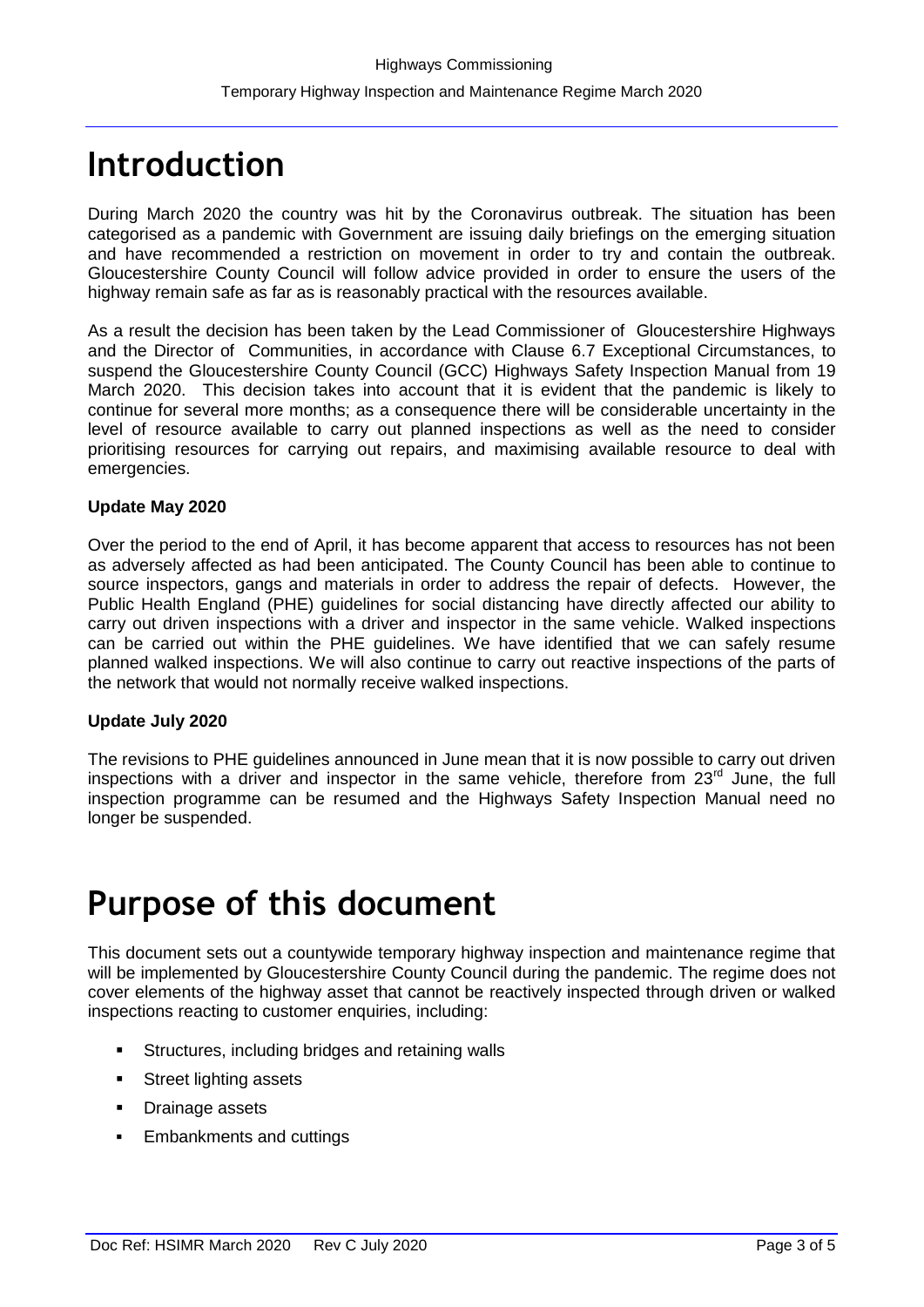We have now moved to Stage 4 of the Temporary Highway Inspection Regime, with the GCC Highways Safety Inspection Manual back in full use from 23<sup>rd</sup> June 2020.

# **Definitions**

Unless otherwise stated, terms used in this document are as defined in Well-maintained Highways Code of Practice for Highway Maintenance Management July 2005 and the GCC Highways Safety Inspection Manual.

Other definitions:

**Stage 1;** Suspension of Highways Safety Inspection Manual**;** Suspend all scheduled inspections

**Stage 2;** Implement Temporary Highway Safety Inspection and Maintenance Regime**;** Inspect reactive enquiries only and allocate repairs to gangs.

**Stage 3**; Implement partial recovery Temporary Highway Safety Inspection and Maintenance Regime (Recovery); Walked inspections of key routes and town centres, where walked inspection is safe to carry out.

**Stage 4;** Implement Recovery Phase; Return to Highways Safety Inspection Manual and scheduled inspection programme

# **Temporary Highway Inspection and Maintenance Regime (recovery phase)**

### **Special Inspection programme**

The temporary highway inspection and maintenance regime has been identified in accordance with the risk based approach set out in Well-maintained Highways Code of Practice for Highway Maintenance Management July 2005.This temporary highway inspection regime replaces the inspection regime identified in the current GCC Safety Inspection Manual dated August 2009. The temporary highway inspection regime will remain in force for a period of up to 3 months, reviewed monthly by the SMT.

The Temporary Highways Inspection Regime will comprise of 4 stages from March 2020.

**Stage 1;** Suspension of Highways Safety Inspection Manual**;** Suspend all inspections

The suspension of the Highways Safety Inspection Manual will mean that all scheduled inspections will be suspended and will not be carried out in accordance with the frequencies set out in the GCC Highways Safety Inspection Manual from the date specified in this document.

**Stage 2;** Implement Temporary Highway Safety Inspection and Maintenance Regime**;** Inspect reactive enquiries only and allocate repairs to gangs